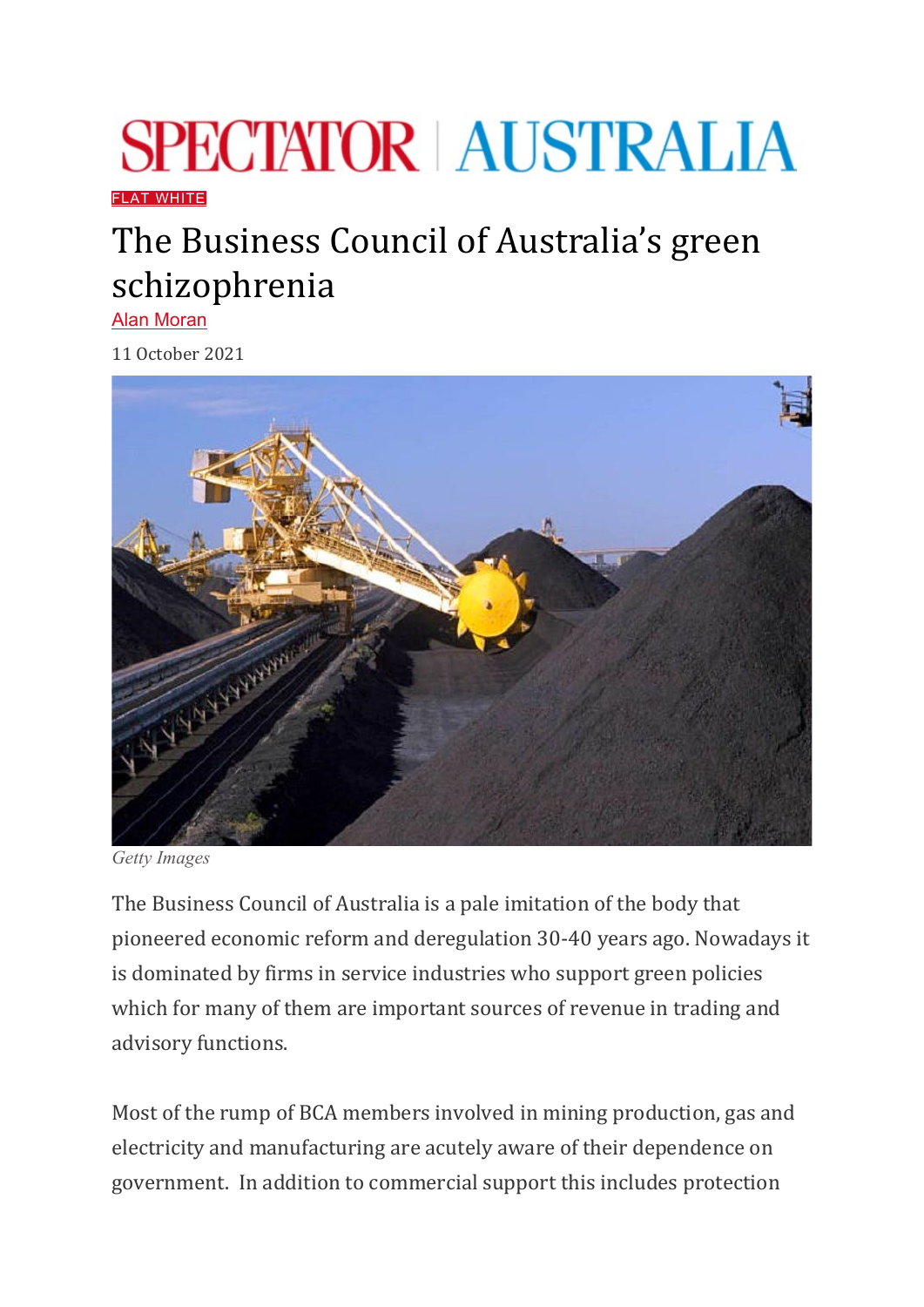from the NGO activities that impaired business in recent decades but also against the increasing numbers of green left regulatory and judicial appointments.

The benefit of a supportive government was evident in the eventual success of the Adani coal mine in getting approval following a decade long regulatory struggle. Whitehaven similarly benefitted in Environment Minister Sussan Ley's rejection of <u>[Judge Bromberg's](https://www.regulationeconomics.com/so/fdNmrz-bf/c?w=g3t-eUcTiRndhmkUwp4Zl5dVxcRQJSHMk4VrxRBh8jA.eyJ1IjoiaHR0cHM6Ly93d3cuYWZyLmNvbS9jb21wYW5pZXMvbWluaW5nL2NvYWwtYXBwcm92YWwtcmVqZWN0cy1jb3VydC1zLWNsaW1hdGUtY2FyZS1maW5kaW5nLTIwMjEwOTAyLXA1OG9iMCIsInIiOiIwYzcxNDM0ZC00ZTk5LTQxYzUtMzJkYi00ZTY0MTg4YTQ5YWMiLCJtIjoibHAifQ)</u> economy-crippling requirement that allowed their proposed mine to proceed, on the proviso that it must not breach a "duty of care" to future generations if coal is mined.

So, when the government tells the BCA to get behind its nascent policy thrust for next month's Glasgow conference of "net zero emissions by 2050" it readily obliges.

Ten years ago, with the ALP in power, the BCA favoured some form of carbon tax and, "A group of almost 300 Australian businesses" declared "a price on carbon will drive innovation and keep the country internationally competitive". Times change and just four years ago the BCA thought moving half way to "net zero" would be a disaster.

In supporting the government agenda, the BCA dreamily maintains green steel and green aluminium are passing through the industrial birth canal, powered by green hydrogen which will flow though existing gas pipelines and with the few remaining hydrocarbon energy supplies capturing and storing their CO2 emissions. None of this will happen

The BCA's policy prescription even has a ludicrous projection that coal and gas, which presently supplies 75 per cent of electricity, will see its share fall to 15 per cent eight years from now – and coal exports, now undergoing an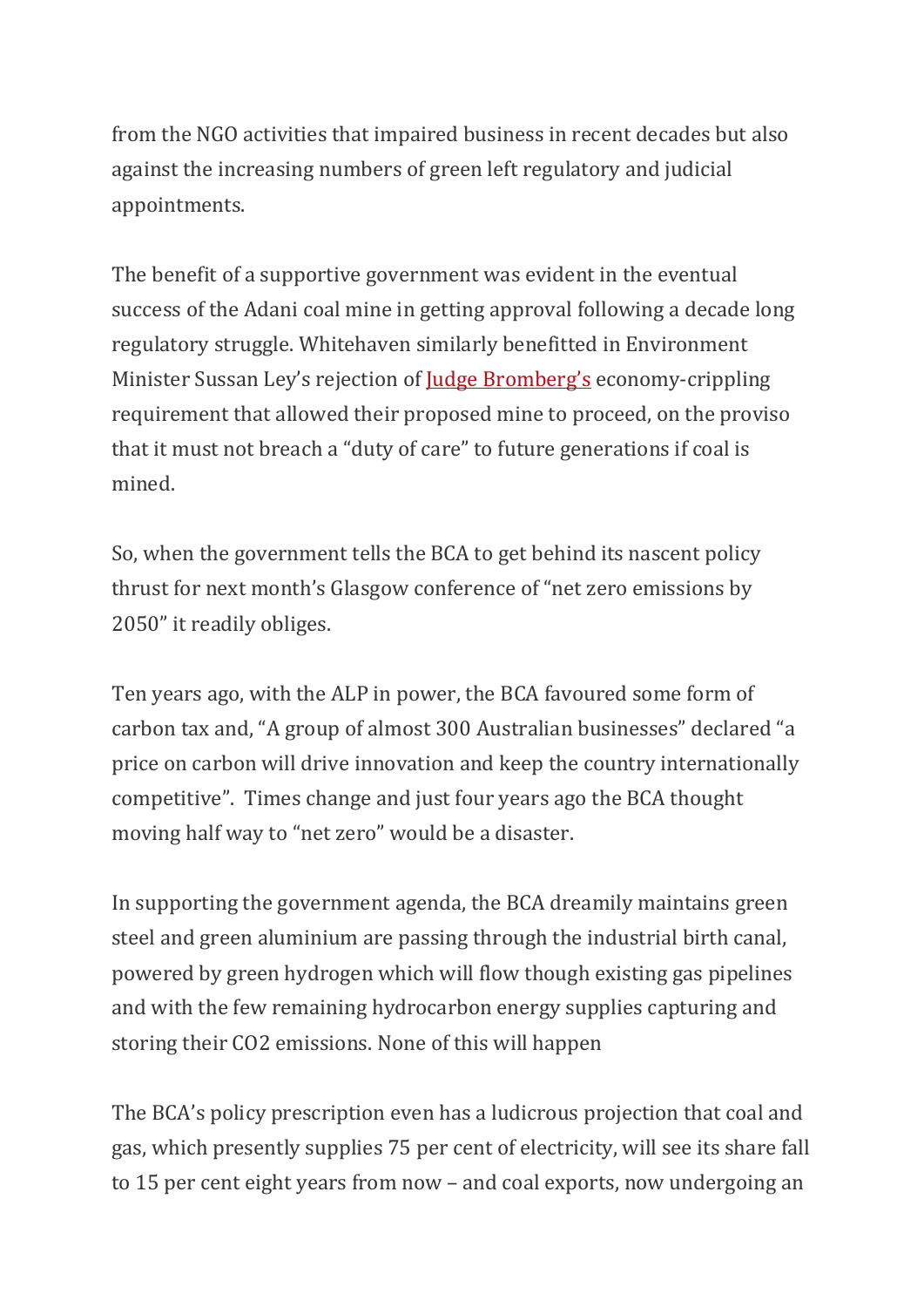unprecedented boom, will fall from 400 million tonnes today to 300 million tonnes next year and 80 million tonnes by 2050. They argue that farmers and the community in general would be better off if growers were paid to use their land to sequester CO2 and to cease producing food and fibre.

But the replacement of coal and gas is at the heart of the BCA policies and in support of this the usual schizophrenic green assertions are offered. These include citing CSIRO's contrived data that argues wind and solar are now the cheapest forms of electricity– but then going on to advocate taxes and subsidies to ensure they are taken up!

At present, in order to compete with hydrocarbons, wind and solar receive annual subsidies of \$7 billion directly and a further \$3 billion for transmission lines and other support without which blackouts would be intolerably frequent. The Glasgow conference is about increasing this support. Even the deep green Paris based International Energy Agency estimates the tax required for net zero is \$190 per MWh, while a more realistic tax of \$650 per MWh was estimated in a report by the NZ [government](https://www.productivity.govt.nz/assets/Documents/lowemissions/4e01d69a83/Productivity-Commission_Low-emissions-economy_Final-Report_FINAL_2-1.pdf) (p.74). Even that price assumed a great deal of innovation in energy sources and the discovery of a means of inoculating animals to prevent methane emissions.

Just to place such taxes in perspective, the 2012 Gillard carbon tax (repealed by the Abbott government) was supposed to reach \$24 per tonne in 2020. A tax of \$650 per tonne in Australia would mean a tenfold increase in the wholesale price of electricity. By assuming that capital and labour are infinitely flexible, results are conjured up which still show a steady, if diminished, rate of growth. The reality of Australia penalising the very industries in which it enjoys natural advantages will be declining living standards.